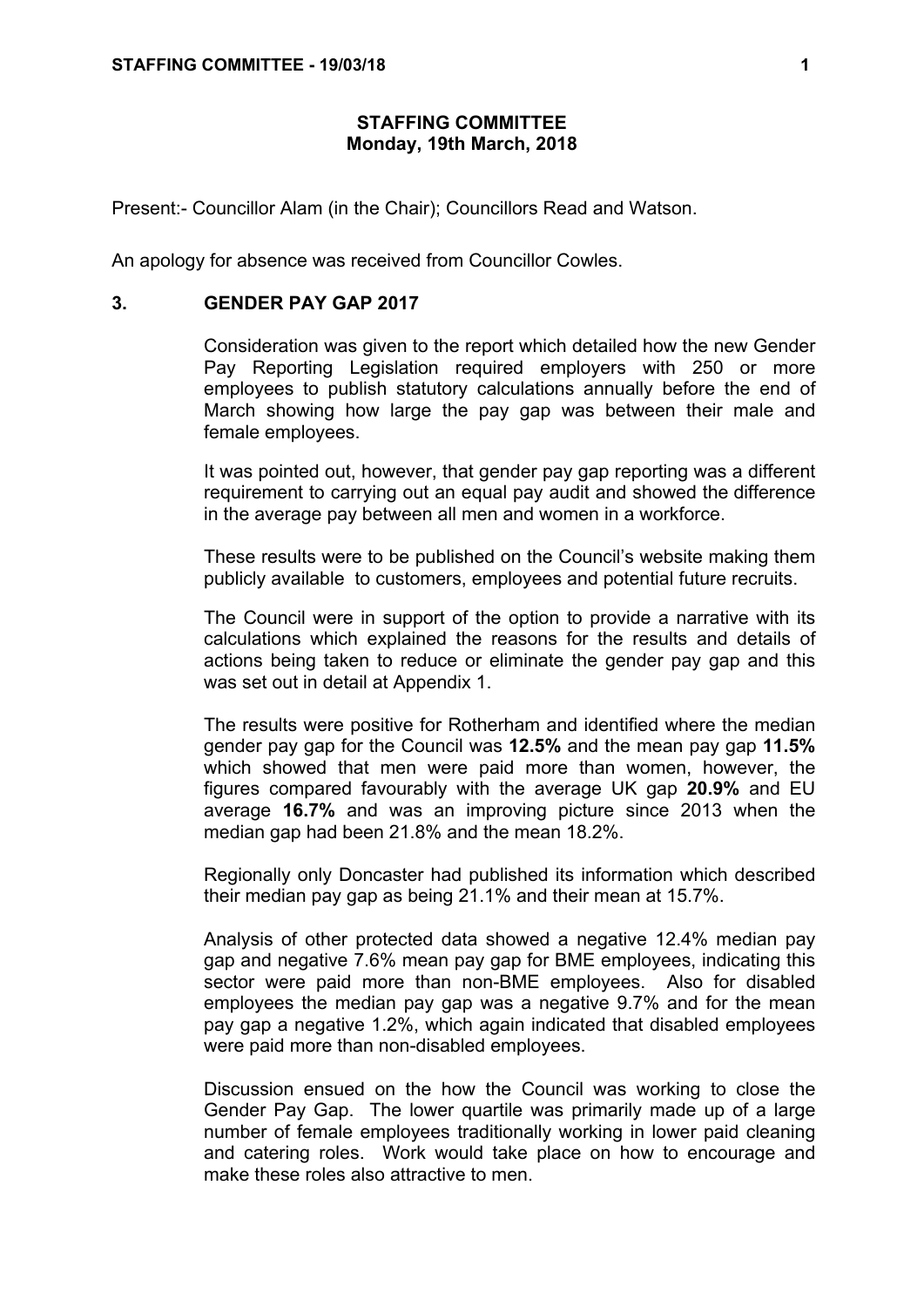It was the reverse in the upper quartile where women tended to be underrepresented in roles where they were more dependent upon professional qualifications management experience. Rotherham was currently showing a higher representation in this quartile and a well gender balanced and diverse Strategic Leadership Team.

As this was the first monitoring and reporting process it was important to tackle inequalities and it was suggested that a further report on benchmarking data be submitted in six months' time and this report's details included as an agenda item on the RMBC/Trades Unions Joint Consultative Committee for discussion.

**Resolved:-** (1) That the publication of the narrative at Appendix 1 be approved in accordance with the Gender Pay Reporting Legislation.

(2) That a further report on benchmarking data be submitted in six months' time for consideration.

(3) That this report be submitted as an agenda item for the RMBC/Trades Unions Joint Consultative Committee for discussion.

## **4. EXCLUSION OF THE PRESS AND PUBLIC**

Resolved:- That under Section 100(A) 4 of the Local Government Act 1972, the public be excluded from the meeting for the following items of business on the grounds that they involve the likely disclosure of exempt information as defined in Paragraph 1 of Part 1 of Schedule 12(A) of such Act indicated, as now amended by the Local Government (Access to Information) (Variation) Order 2006 (information which is likely to reveal the identity of an individual).

## **5. POST OF HEAD OF CHANGE & INNOVATION - MARKET SUPPLEMENT REQUEST**

Consideration was given to a report which sought approval to add a market supplement to the annual salary for the position of Head of Change and Innovation to attract suitably qualified candidates.

The role was created to deliver Council wide transformation programmes in order to support the Council in achieve sustainable financial savings through the medium term financial strategy and would play a vital part in changing the way services were delivered, providing management and oversight of organisation wide change programmes and supporting directorates by developing new ways of working and redesigning services. Furthermore, the role would support the Senior Leadership Team and provide Cabinet with the oversight and information to show the progress of key programmes and projects.